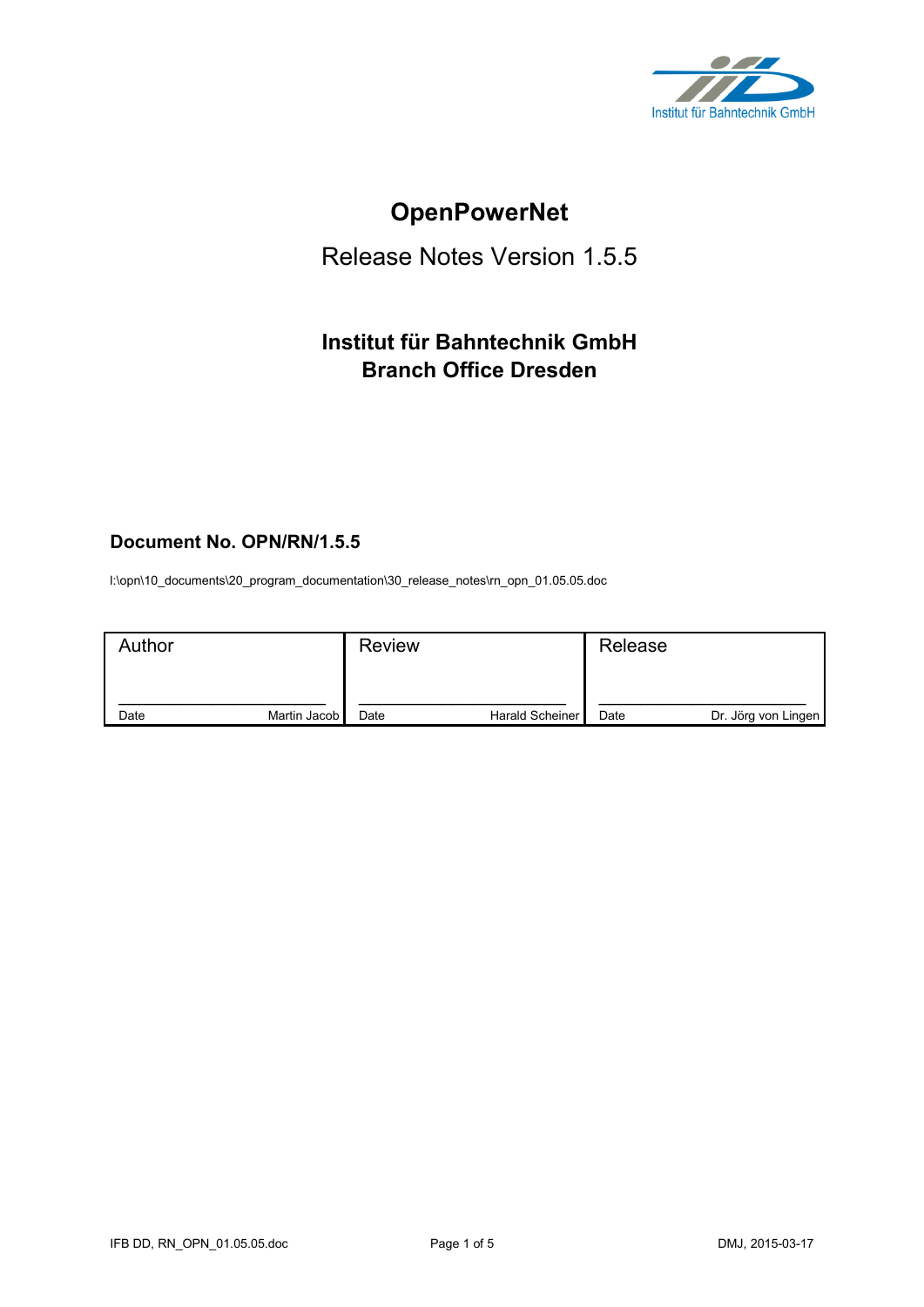#### **1 Introduction**

## **1.1 Overview**

The purpose of this document is to describe the changes and the status of OpenPowerNet version 1.5.5. The document contains:

- List of delivered files on DVD.
- Description of the main functionality,
- Any restrictions known,
- List of corresponding documentation and
- Known issues.

#### **1.2 Configuration**

See document Installation Instruction version 1.5.5 for required third-party software versions.

#### **1.3 Acronyms and abbreviations**

The following abbreviations are used within this document.

| <b>Abbreviation</b> | <b>Description</b>                |
|---------------------|-----------------------------------|
| 2AC                 | 2 Phase AC                        |
| <b>AC</b>           | <b>Alternating Current</b>        |
| <b>ATM</b>          | <b>Advance Train Module</b>       |
| <b>DC</b>           | <b>Direct Current</b>             |
| <b>DVD</b>          | <b>Digital Versatile Disk</b>     |
| <b>GUI</b>          | <b>Graphical User Interface</b>   |
| <b>ODBC</b>         | <b>Open Database Connectivity</b> |
| <b>PSC</b>          | <b>Power Supply Calculation</b>   |

#### **2 List of files on DVD delivery**

```
OPN InstallationInstruction 1.5.5.pdf
OPN_ReleaseNotes_1.5.5.pdf
OPN_UserManual_1.5.3.pdf
OpenPowerNet\my.ini
OpenPowerNet\createUser.bat
OpenPowerNet\OpenPowerNet-1.5.5.zip
OpenTrack\OpenTrack.V_1.7.6.2015-03-16.zip
ThirdPartyPrograms\ required by OpenPowerNet, see Installation Instructions
update\
```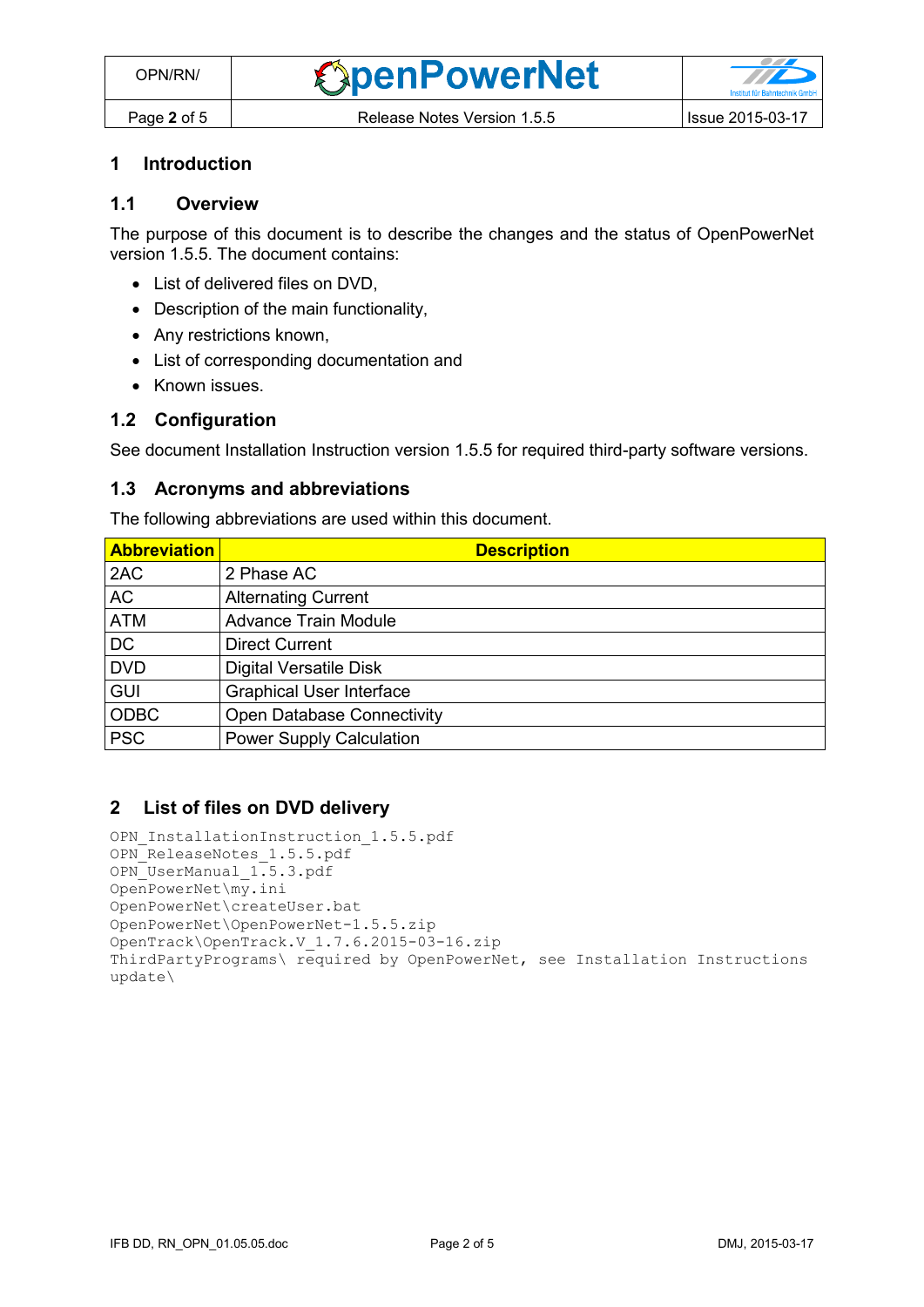**OpenPowerNet** 



## **3 Main functionality**

OpenPowerNet version 1.5.5 has the following main functionality:

- Calculation of AC, 2AC and DC power supply system,
- Calculation of magnetic coupling of conductors is done internally,
- AC / 2AC power supply models:
	- o Transformer,
	- o Auto transformer,
	- o Booster transformer,
	- DC power supply models:
		- o Rectifier,
		- o Energy storage for stabilisation of line voltage and energy saving
- Voltage limiting device model to limit the touch voltage.
- Calculation of tractive effort with retroactive effect to the railway operation simulator OpenTrack,
- Calculation regenerative braking,
- Consideration of tractive and braking current limitation,
- Consideration of power factor at vehicle pantograph,
- Calculation of electrical engines with single or multiple propulsion systems,
- Division of power consumption for multiple Train Operating Companies,
- Evaluation of engine energy storage,
- Consideration of coasting behaviour of the courses,
- Consideration of changing train mass at station stops,
- Calculation of short circuit currents,
- Quick evaluation of network structure using constant current engine model,
- Visualisation of results using prepared Excel-Files and
- <span id="page-2-0"></span> Visualisation of results using the automated analysis of the Analysis Tool generating Excel and PDF files for:
	- o Minimum pantograph voltage,
	- o Maximum touch voltage,
	- o Maximum leakage current,
	- o Substation:
		- Feeder current versus time and as  $TRLPC<sup>1</sup>$ ,
		- **Busbar voltage versus time**
		- Power (P,Q,S) versus time and as TRLPC for input, output and total (per substation and total of all substations of a network),
		- **•** Power factor versus time
	- o Magnetic Field as flux density (B-field) and field strength (H-field),

 $\overline{a}$ 

<sup>1</sup> The **T**ime-**R**ated **L**oad **P**eriods **C**urve (TRLPC) shows the maximum or minimum of a set of varying window-size averages where the window time duration is defined by the x-axis value.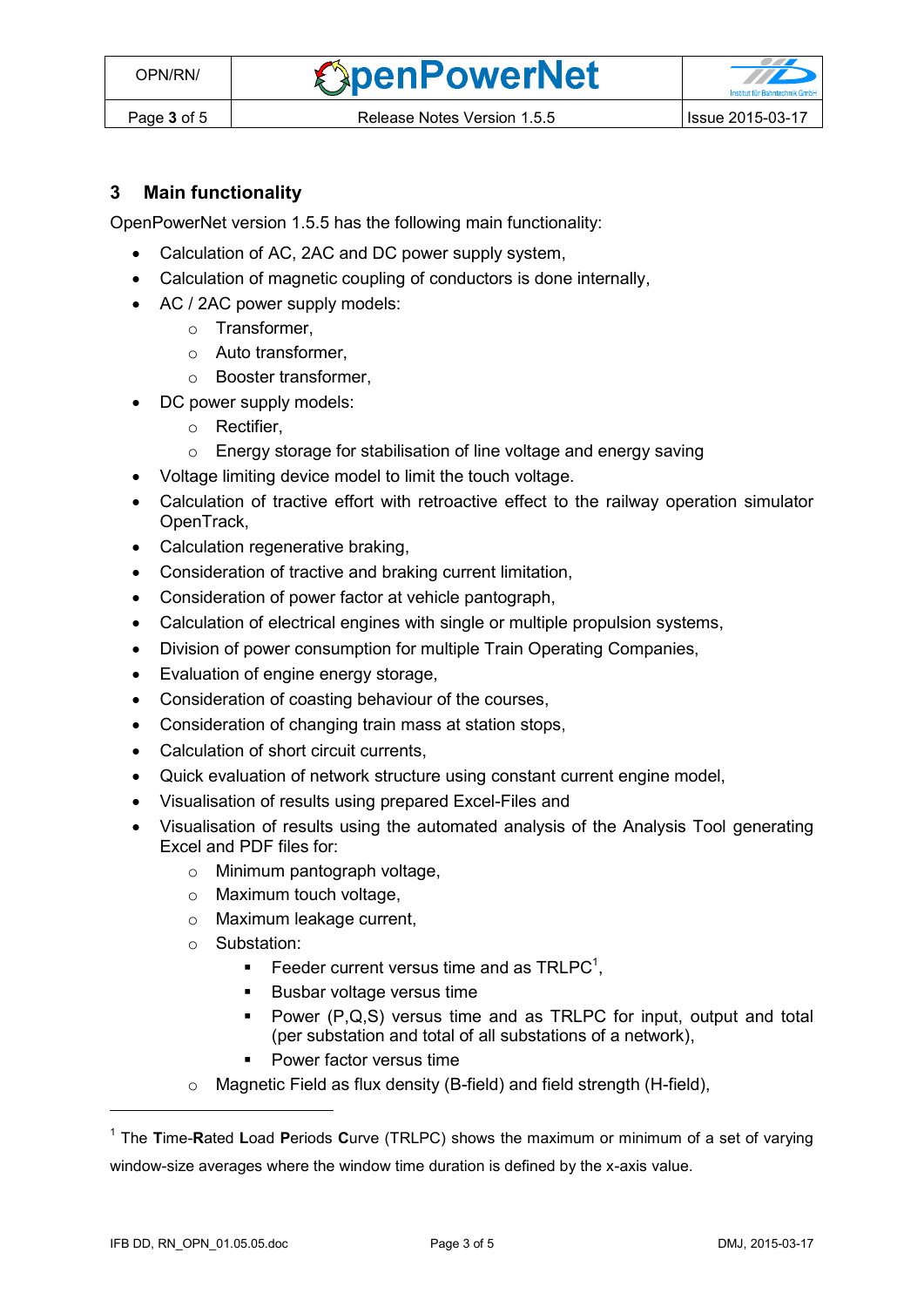| OPN/RN/     | <b><i><u>SpenPowerNet</u></i></b> | <b>TILES</b>            |
|-------------|-----------------------------------|-------------------------|
| Page 4 of 5 | Release Notes Version 1.5.5       | <b>Issue 2015-03-17</b> |

- $\circ$  [C](#page-2-0)onductor and connector current versus time and as TRLPC<sup>1</sup>
- $\circ$  Voltage versus time and as TRLPC<sup>[1](#page-2-0)</sup>
- o Energy overview
- o Vehicle specific overview

### **4 Changes since version 1.5.4**

- **General:**
	- OpenTrack update.
	- Bugfix 742: Selection Editor crashed some times when unloading if a connector was connected in a loop.
	- Bugfix 750: Vehicle analysis did consider the first time step outside the electrical network as a valid time step but this time step should not be considered for vehicle analysis. This bug was only relevant for courses leaving the electrical network model.
- **ATM:**
	- The "wrote x engines data to database" (ATM-I-004) message counts now only engines within the electrical network. In 1.5.3/4 also engines outside the electrical network are counted.
	- Bugfix 751: The engine current limitation was in some cases not correct in case of restricted current to stabilise ATM-PSC iteration (ATM-I-012).
- **PSC:** 
	- Now display WARNING message about failed current angle iteration only for iteration steps larger than 90% of maximum allowed ATM - PSC iterations steps.
- **Analysis:**
	- Added cache for the preset file(s) for speedup of initialisation.
	- Bugfix 755: Selection Editor: The reference of connectors at page "Connectors" was mixed up in case the definition order in the Project-File and the order according the connector name were different. The connector name and curves did not belong to each other in the generated diagrams. Furthermore, for connectors without explicitly given name the automatically created name in the generated diagrams is now based on its nodeFrom position like in the Selection Editor.
	- Fixed an error in calculation of minimum RMS values ("U = TRLPC\_min" for page "Voltages") which would lead to higher values in the total chart of simulations with multiple simulation time windows. The single charts per time window were correct though.
	- Fixed detection of running simulation before enabling database keys.
	- To create output for connectors between lines, both, the voltages and currents are needed to be read from database. If some data is missing, there is a warning message now and output creation is skipped instead of aborting with an exception message.

#### **5 Known restrictions**

OpenPowerNet is tested with OpenTrack version 1.7.6 (2015-03-16) and should only be used with this version.

OpenPowerNet is a single user application. It is not tested to use the same database for multiple users at the same time.